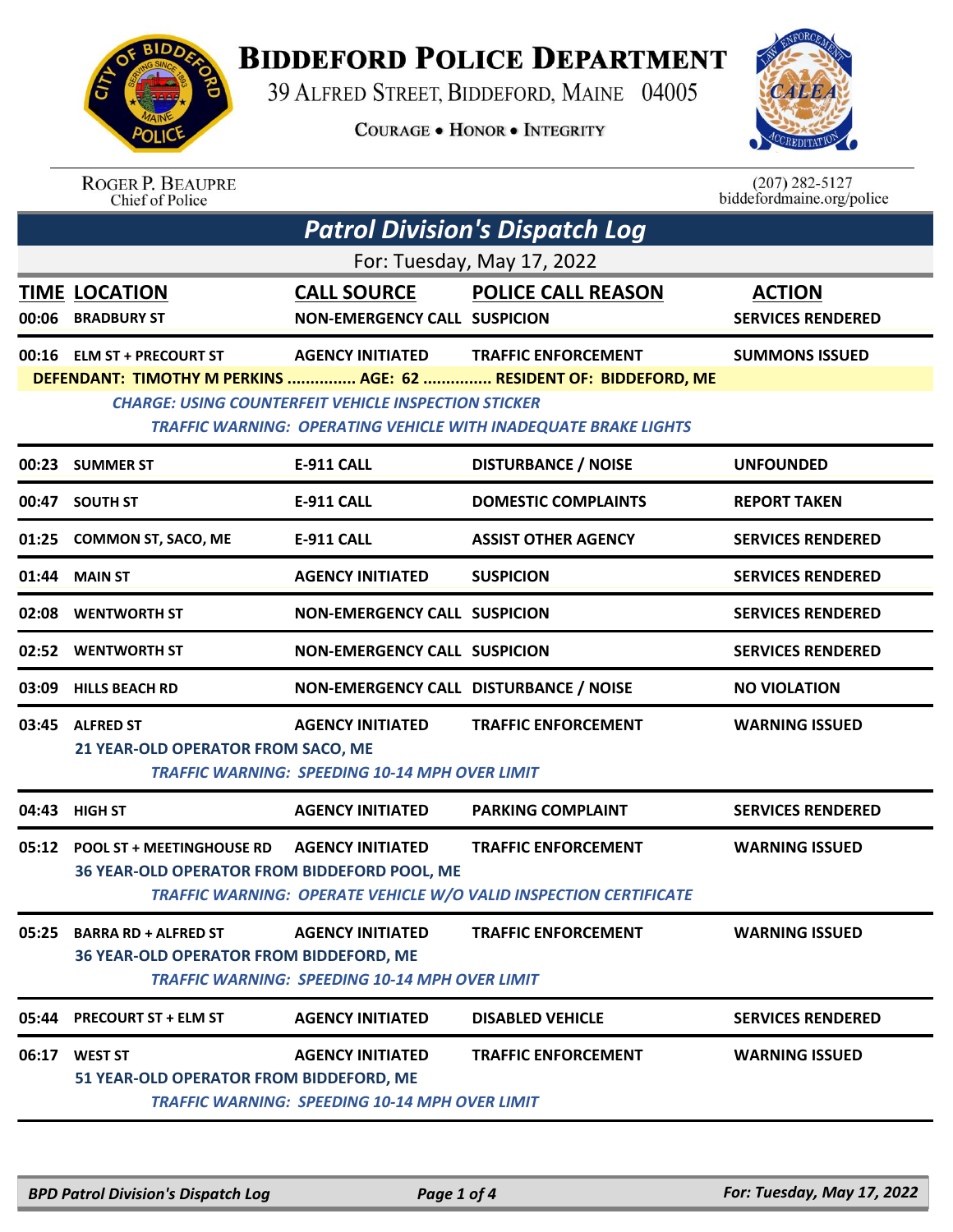|       | <b>TIME LOCATION</b>                    | <b>CALL SOURCE</b>                                          | <b>POLICE CALL REASON</b>                                       | <b>ACTION</b>                |
|-------|-----------------------------------------|-------------------------------------------------------------|-----------------------------------------------------------------|------------------------------|
| 06:25 | <b>GRANITE ST + WEST ST</b>             | <b>AGENCY INITIATED</b>                                     | <b>TRAFFIC ENFORCEMENT</b>                                      | <b>WARNING ISSUED</b>        |
|       | 21 YEAR-OLD OPERATOR FROM BIDDEFORD, ME | <b>TRAFFIC WARNING: FALSIFYING PHYSICAL EVIDENCE</b>        |                                                                 |                              |
|       |                                         | <b>TRAFFIC WARNING: OPERATING A DEFECTIVE MOTOR VEHICLE</b> |                                                                 |                              |
|       | 06:54 SOUTH ST                          | <b>AGENCY INITIATED</b>                                     | <b>TRAFFIC ENFORCEMENT</b>                                      | <b>VSAC ISSUED</b>           |
|       | 33 YEAR-OLD OPERATOR FROM WESTBROOK, ME |                                                             |                                                                 |                              |
|       |                                         | <b>TRAFFIC CITATION: SPEEDING 10-14 MPH OVER LIMIT</b>      |                                                                 |                              |
| 06:59 | <b>ALFRED ST</b>                        | <b>NON-EMERGENCY CALL WARRANT ARREST</b>                    |                                                                 | <b>NEGATIVE CONTACT</b>      |
|       | 07:32 PIKE ST + BUCKLEYS CT             | <b>AGENCY INITIATED</b>                                     | <b>PARKING COMPLAINT</b>                                        | <b>PARKING TICKET ISSUED</b> |
|       | 07:40 ALFRED ST                         | <b>WALK-IN AT STATION</b>                                   | <b>DRUG BOX</b>                                                 | <b>SERVICES RENDERED</b>     |
|       | 07:59 ELM ST                            | <b>AGENCY INITIATED</b>                                     | <b>PAPERWORK</b>                                                | <b>SERVICES RENDERED</b>     |
| 08:08 | <b>SOUTH ST</b>                         | <b>AGENCY INITIATED</b>                                     | <b>TRAFFIC ENFORCEMENT</b>                                      | <b>VSAC ISSUED</b>           |
|       | 28 YEAR-OLD OPERATOR FROM LEBANON, ME   |                                                             |                                                                 |                              |
|       |                                         | <b>TRAFFIC CITATION: SPEEDING 25-29 MPH OVER LIMIT</b>      |                                                                 |                              |
|       | 08:27 ADAMS ST                          | NON-EMERGENCY CALL WARRANT ARREST                           |                                                                 | <b>ARREST(S) MADE</b>        |
|       | <b>CHARGE: WARRANT ARREST</b>           |                                                             | DEFENDANT: KAYLA L THOMPSON  AGE: 31  RESIDENT OF: LIMERICK, ME |                              |
| 08:40 | <b>SOUTH ST</b>                         | <b>AGENCY INITIATED</b>                                     | <b>TRAFFIC ENFORCEMENT</b>                                      | <b>WARNING ISSUED</b>        |
|       | 28 YEAR-OLD OPERATOR FROM BIDDEFORD, ME |                                                             |                                                                 |                              |
|       |                                         | <b>TRAFFIC WARNING: SPEEDING 1-9 MPH OVER LIMIT</b>         |                                                                 |                              |
| 08:46 | <b>MIDDLE ST</b>                        | <b>NON-EMERGENCY CALL SUSPICION</b>                         |                                                                 | <b>SERVICES RENDERED</b>     |
| 09:08 | <b>MARINER WAY</b>                      | <b>AGENCY INITIATED</b>                                     | <b>COMMUNITY ENGAGEMENT</b>                                     | <b>SERVICES RENDERED</b>     |
|       | 09:11 ALFRED RD, ARUNDEL, ME            | <b>NON-EMERGENCY CALL PAPERWORK</b>                         |                                                                 | <b>PAPERWORK SERVED</b>      |
|       | 09:45 ALEXANDER DR                      | NON-EMERGENCY CALL HARASSMENT                               |                                                                 | <b>SERVICES RENDERED</b>     |
| 09:54 | <b>RAYMOND ST</b>                       | NON-EMERGENCY CALL DISTURBANCE / NOISE                      |                                                                 | <b>UNFOUNDED</b>             |
| 10:30 | <b>SOUTH ST</b>                         | NON-EMERGENCY CALL CIVIL COMPLAINT                          |                                                                 | <b>SERVICES RENDERED</b>     |
|       | 10:31 WACO DR                           | <b>NON-EMERGENCY CALL SIGN REQUEST</b>                      |                                                                 | <b>SERVICES RENDERED</b>     |
| 10:50 | <b>ALFRED ST</b>                        | <b>AGENCY INITIATED</b>                                     | <b>OUT FOR FOLLOW UP</b>                                        | <b>SERVICES RENDERED</b>     |
|       | 11:34 HILL ST + POOL ST                 | <b>AGENCY INITIATED</b>                                     | <b>PAPERWORK</b>                                                | <b>PAPERWORK SERVED</b>      |
| 11:46 | <b>PEARL ST</b>                         | <b>NON-EMERGENCY CALL TRESPASSING</b>                       |                                                                 | <b>REPORT TAKEN</b>          |
| 11:50 | <b>SULLIVAN ST</b>                      | <b>WALK-IN AT STATION</b>                                   | <b>HARASSMENT</b>                                               | <b>SERVICES RENDERED</b>     |
| 11:50 | <b>GREEN ST</b>                         | <b>AGENCY INITIATED</b>                                     | <b>PAPERWORK</b>                                                | <b>PAPERWORK SERVED</b>      |
| 11:52 | <b>MAIN ST</b>                          |                                                             | NON-EMERGENCY CALL ASSIST: MEDICAL W/ ENGINE                    | <b>TRANSPORT TO HOSPITAL</b> |
|       | 11:57 WINTER HARBOR LN                  | NON-EMERGENCY CALL PARKING COMPLAINT                        |                                                                 | <b>NO ACTION REQUIRED</b>    |
|       |                                         |                                                             |                                                                 |                              |

*BPD Patrol Division's Dispatch Log Page 2 of 4 For: Tuesday, May 17, 2022*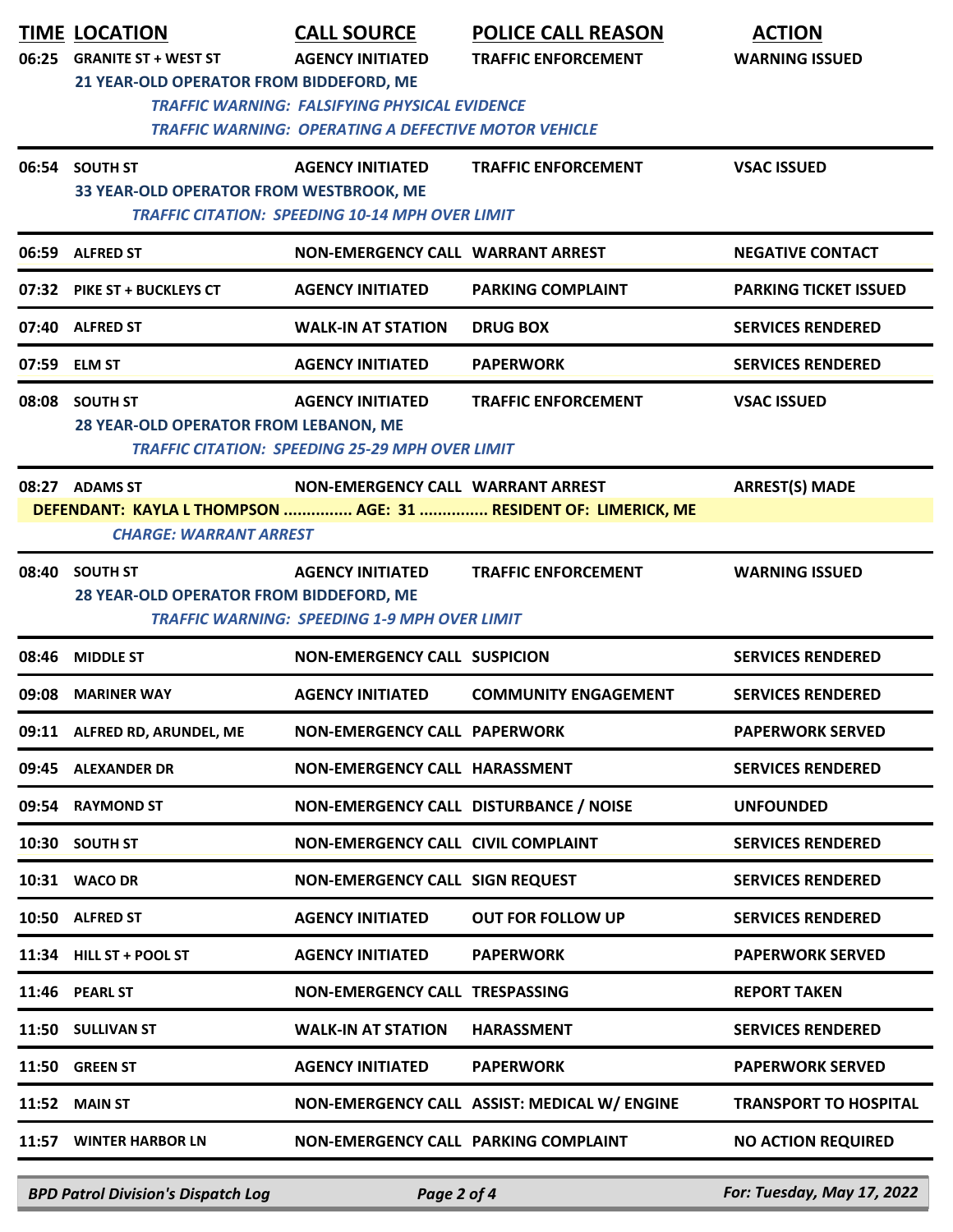| TIME LOCATION |
|---------------|
|               |

**TIME LOCATION CALL SOURCE POLICE CALL REASON ACTION**

**12:00 ALFRED ST NON-EMERGENCY CALL DOMESTIC COMPLAINTS ARREST(S) MADE DEFENDANT: HENDRIX JAMES HALLOWELL ............... AGE: 22 ............... RESIDENT OF: ROCKLAND, ME**

|       | <b>CHARGE: WARRANT ARREST</b> |                                                         |                                                                |                          |  |
|-------|-------------------------------|---------------------------------------------------------|----------------------------------------------------------------|--------------------------|--|
|       | 12:22 MAPLEWOOD AVE           | NON-EMERGENCY CALL FIGHTS                               |                                                                | <b>REPORT TAKEN</b>      |  |
| 12:48 | <b>ARROWWOOD DR</b>           | NON-EMERGENCY CALL FRAUD / SCAM                         |                                                                | <b>SERVICES RENDERED</b> |  |
|       | 12:50 SACO FALLS WAY          | <b>AGENCY INITIATED</b>                                 | <b>OUT FOR FOLLOW UP</b>                                       | <b>SERVICES RENDERED</b> |  |
|       | 12:51 LAYMAN WAY, ALFRED, ME  | <b>AGENCY INITIATED</b>                                 | <b>OUT FOR FOLLOW UP</b>                                       | <b>SUMMONS ISSUED</b>    |  |
|       |                               | <b>CHARGE: THEFT BY UNAUTHORIZED TAKING OR TRANSFER</b> | DEFENDANT: SETH BRENDAN LAVOIE  AGE: 29  RESIDENT OF: SACO, ME |                          |  |
|       |                               |                                                         |                                                                |                          |  |
| 13:15 | OLD ORCHARD RD, SACO, ME      | <b>AGENCY INITIATED</b>                                 | <b>OUT FOR FOLLOW UP</b>                                       | <b>SERVICES RENDERED</b> |  |
| 13:23 | <b>BOULDER WAY</b>            | NON-EMERGENCY CALL SHOPLIFTING                          |                                                                | <b>REPORT TAKEN</b>      |  |

| <b>TA.LA</b> |                                                        |                                         |                                                                   |                          |
|--------------|--------------------------------------------------------|-----------------------------------------|-------------------------------------------------------------------|--------------------------|
|              | 13:28 ALFRED ST                                        | <b>AGENCY INITIATED</b>                 | <b>OUT FOR FOLLOW UP</b>                                          | <b>SERVICES RENDERED</b> |
|              | 13:43 ALFRED ST                                        | <b>AGENCY INITIATED</b>                 | <b>ALL OTHER</b>                                                  | <b>SERVICES RENDERED</b> |
|              | 13:52 PROSPECT ST                                      | <b>AGENCY INITIATED</b>                 | <b>OUT FOR FOLLOW UP</b>                                          | <b>SERVICES RENDERED</b> |
|              | 14:16 CROSS ST                                         | <b>NON-EMERGENCY CALL CHECK WELFARE</b> |                                                                   | <b>UNFOUNDED</b>         |
|              | 14:19 HILLSIDE AVE                                     | <b>AGENCY INITIATED</b>                 | <b>COMMUNITY ENGAGEMENT</b>                                       | <b>NEGATIVE CONTACT</b>  |
|              | 14:24 WASHINGTON ST                                    | <b>RADIO</b>                            | <b>PARKING COMPLAINT</b>                                          | <b>SERVICES RENDERED</b> |
| 14:26        | <b>MAIN ST</b>                                         | <b>NON-EMERGENCY CALL CHECK WELFARE</b> |                                                                   | <b>SERVICES RENDERED</b> |
|              | 14:50 ELM ST                                           | <b>NON-EMERGENCY CALL HARASSMENT</b>    |                                                                   | <b>SERVICES RENDERED</b> |
|              | <b>15:24 WENTWORTH ST</b>                              |                                         | <b>NON-EMERGENCY CALL MENTAL ILLNESS CASES</b>                    | <b>SERVICES RENDERED</b> |
|              | 15:34 ELM ST                                           | <b>AGENCY INITIATED</b>                 | <b>OUT FOR FOLLOW UP</b>                                          | <b>SERVICES RENDERED</b> |
| 15:40        | <b>MAIN ST</b>                                         | <b>NON-EMERGENCY CALL TRESPASSING</b>   |                                                                   | <b>SERVICES RENDERED</b> |
| 16:17        | <b>LANDRY ST</b><br>35 YEAR-OLD OPERATOR FROM SACO, ME | <b>AGENCY INITIATED</b>                 | <b>TRAFFIC ENFORCEMENT</b>                                        | <b>WARNING ISSUED</b>    |
|              |                                                        |                                         | TRAFFIC WARNING: OPERATE VEHICLE W/O VALID INSPECTION CERTIFICATE |                          |

**16:27 LINDALE AVE + ELM ST AGENCY INITIATED TRAFFIC ENFORCEMENT WARNING ISSUED 46 YEAR-OLD OPERATOR FROM KENNEBUNK, ME**  *TRAFFIC WARNING: OPERATE VEHICLE W/O VALID INSPECTION CERTIFICATE* 

| 16:59 | ELM ST                                       | NON-EMERGENCY CALL SHOPLIFTING |                            | <b>REPORT TAKEN</b>   |  |
|-------|----------------------------------------------|--------------------------------|----------------------------|-----------------------|--|
| 17:00 | MAIN ST + ADAMS ST                           | AGENCY INITIATED               | <b>TRAFFIC ENFORCEMENT</b> | <b>SUMMONS ISSUED</b> |  |
|       | 43 YEAR-OLD OPERATOR FROM BIDDEFORD, ME      |                                |                            |                       |  |
|       | TRAFFIC WARNING: FAILURE TO REGISTER VEHICLE |                                |                            |                       |  |

**17:05 LINCOLN ST + PEARL ST NON-EMERGENCY CALL ROAD HAZARD SERVICES RENDERED**

*BPD Patrol Division's Dispatch Log Page 3 of 4 For: Tuesday, May 17, 2022*